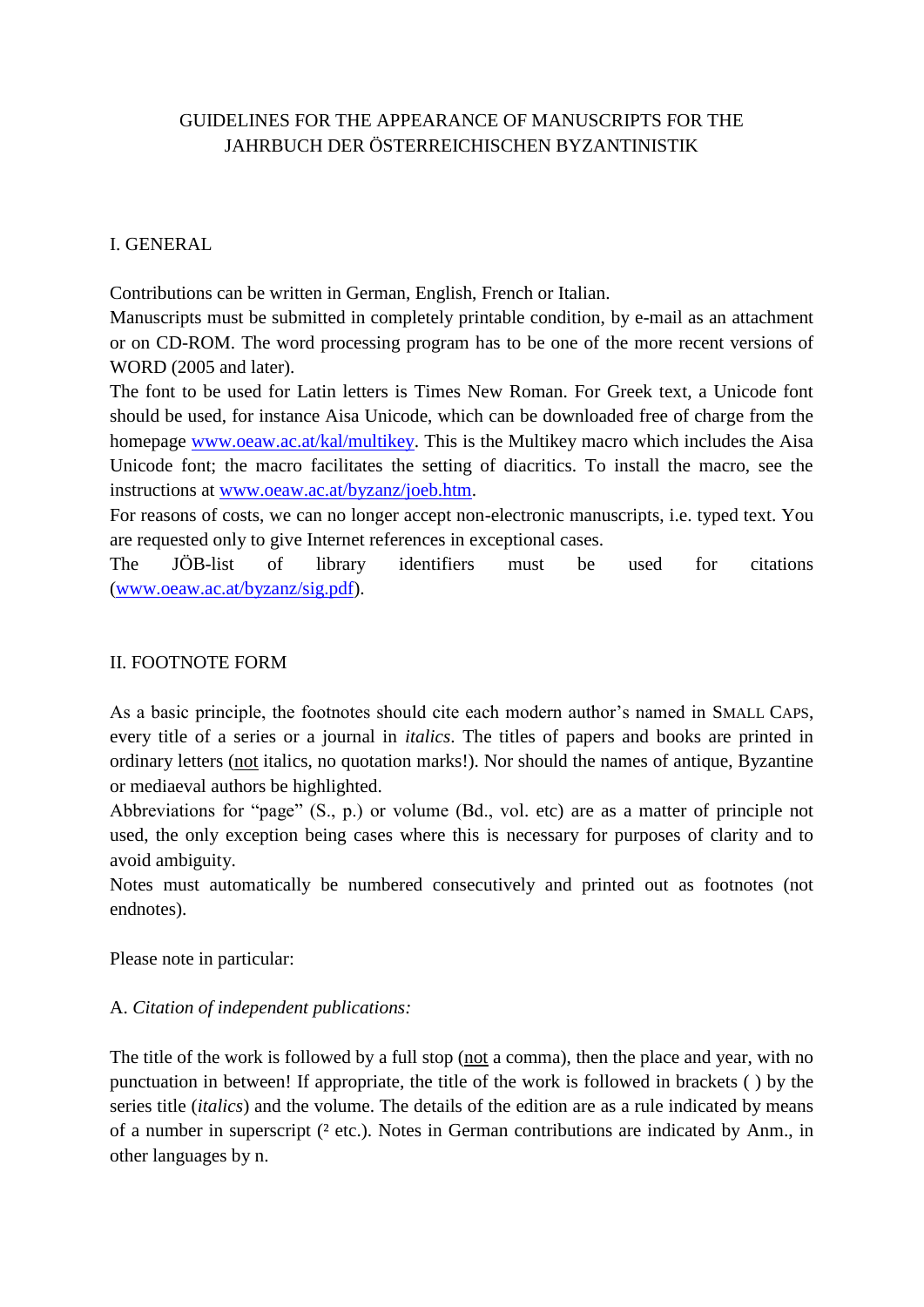### **Examples**

- St. RUNCIMAN, Geschichte der Kreuzzüge. München 1957, I 130.
- O. TREITINGER, Die oströmische Kaiser- und Reichsidee nach ihrer Gestaltung im höfischen Zeremoniell. Darmstadt 31969, 46, Anm. 11.
- D. M. NICOL, The Last Centuries of Byzantium, 1261–1453. New York 1961.
- H. HUNGER, Reich der neuen Mitte. Der christliche Geist der byzantinischen Kultur. Graz Wien – Köln 1965, 39.
- J.-C. CHEYNET, Pouvoir et contestation à Byzance (963–1210) (*Byzantina Sorbonensia* 9). Paris 1990, 114.
- P. CORSI, La spedizione italiana di Costante II (*Il mondo medievale. Sezione di storia bizantina e slava* 5). Bologna 1983.

#### B. *Quotations from publications in journals:*

The title of the paper is followed by a full stop (not a comma) and then the name of the journal (*italics*), then (without any punctuation!) the volume number, the year (in brackets) and page numbers (e.g. 142-146, never 142-6 or 142 ff.). Library identifiers are only to be used if they are to be found in the JÖB list of library identifiers. All other journals shall be cited in full or abbreviated such that the name is still immediately identifiable. Lexica and academy papers are to be treated like periodicals in this context.

#### **Examples**

M. POPOVIĆ, Zur Topographie des spätbyzantinischen Melnik. *JÖB* 58 (2008) 107–119.

P. BÁDENAS DE LA PEÑA, La literatura popular en Bizancio. Consideraciones metodológicas. *Erytheia* 25 (2004) 67–84.

C. *Quotations from contributions in collective volumes, Festschriften, Congress reports*:

In these cases, the word "in:" is to be inserted between the title of the paper and the title of the collective work etc. (not in italics!). Editors of such volumes are cited in ordinary letters after the title, e.g. hrsg. von A. Mustermann, ed. A. Mustermann, a cura di A. Mustermann.

### **Examples**

- F. DÖLGER, Zur mittelalterlichen Privaturkunde, in: Byzantinische Diplomatik. Ettal 1956, 338–345.
- J. W. BARKER, Gennadios II Scholarios, in: Encyclopedia of Greece and the Hellenic Tradition, ed. G. Speake. London – Chicago 2000, I 650–652.
- Gy. MORAVCSIK, Hungary and Byzantium in the Middle Ages, in: The Cambridge Medieval History, ed. J. M. Hussey – D. M. Nicol – G. Cowan. Cambridge 1966, IV 1, 566–592.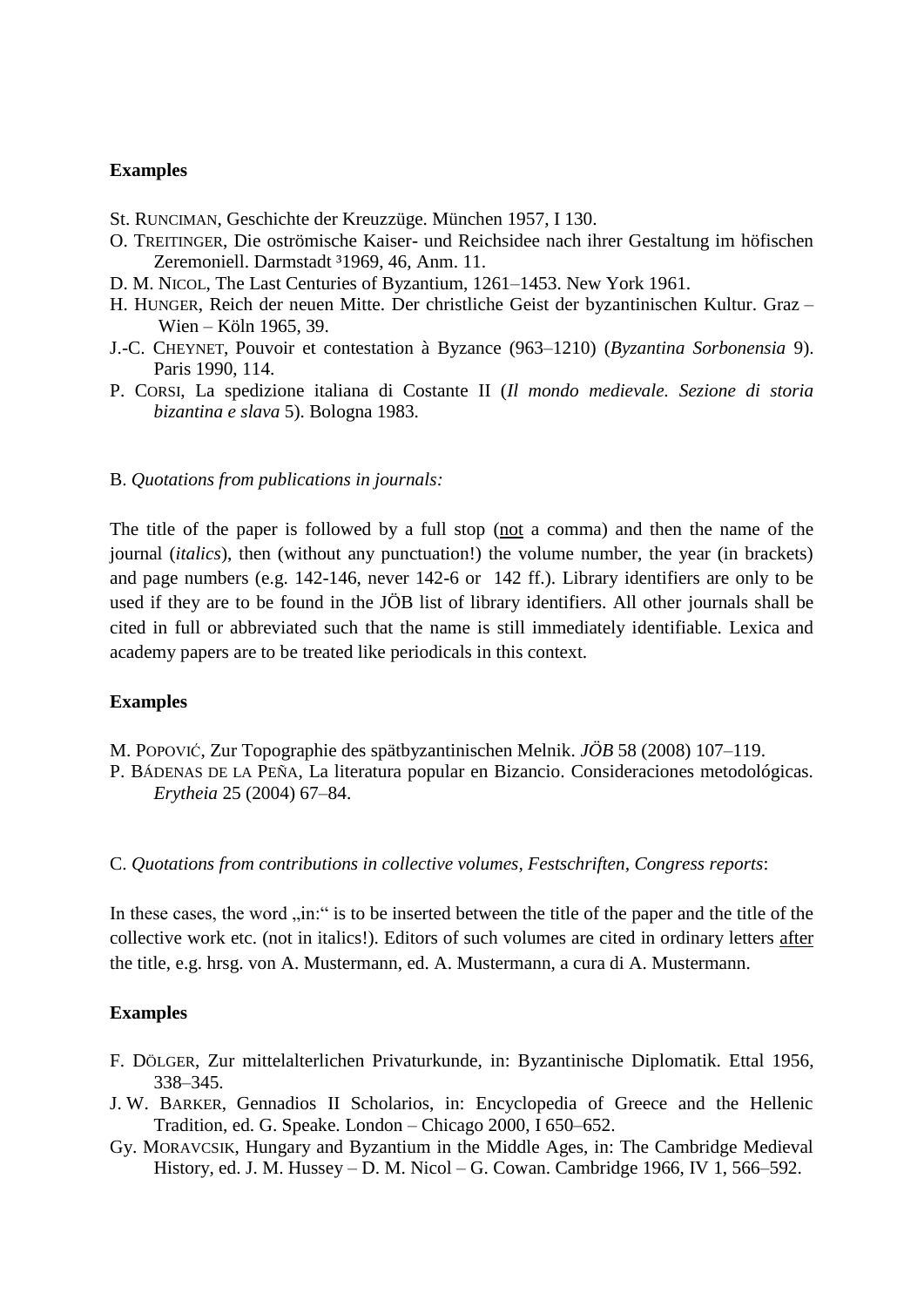- V. KRAVARI, L'habitat rural en Macédoine occidentale (XIIIe-XVe siècles), in: Byzanz als Raum. Zu Methoden und Inhalten der historischen Geographie des östlichen Mittelmeerraumes, hrsg. von K. Belke – F. Hild – J. Koder – P. Soustal (*VTIB* 7 = *Österreichische Akademie der Wissenschaften, phil.-hist. Kl., Denkschriften* 283). Wien 2000, 83–94.
- S. ORIGONE, Guerra e società nel Mar Nero: il confronto tra Genovesi e Veneziani, in: Proceedings of the 22<sup>nd</sup> international Congress of Byzantine Studies Sofia 2011. Volume I: Plenary Papers. Sofia 2011, 431–439.

D. *Brief quotations:* 

If the title is referred to frequently, a short citation is sufficient:

CHEYNET, Pouvoir 152.

Do not use the Harvard system (e.g. Meyer 1896, Dölger 1958b).

### E*. References* to *sources*

Please indicate always book and chapter (if existant) of the source and the page(s) of the modern edition.

## **Examples**

First Citation Agathias I 17, 1 (ed. R. KEYDELL, Agathiae Myrinaei Historiarum libri quinque [*CFHB* 2]. Berlin 1967, 31, 23–27). Niketas Choniates 312 (ed. J.-L. VAN DIETEN, Nicetae Choniatae Historia [*CFHB* 11]. Berlin 1975)

Following Citations Agathias I 17, 1 (31, 23–27 KEYDELL) Niketas Choniates 312 (VAN DIETEN)

## III. QUOTATIONS

Quotations in classical languages – in the text or in the notes – are as a rule entered without inverted commas. Texts in Latin are printed in *italics*, texts in Greek in normal types.